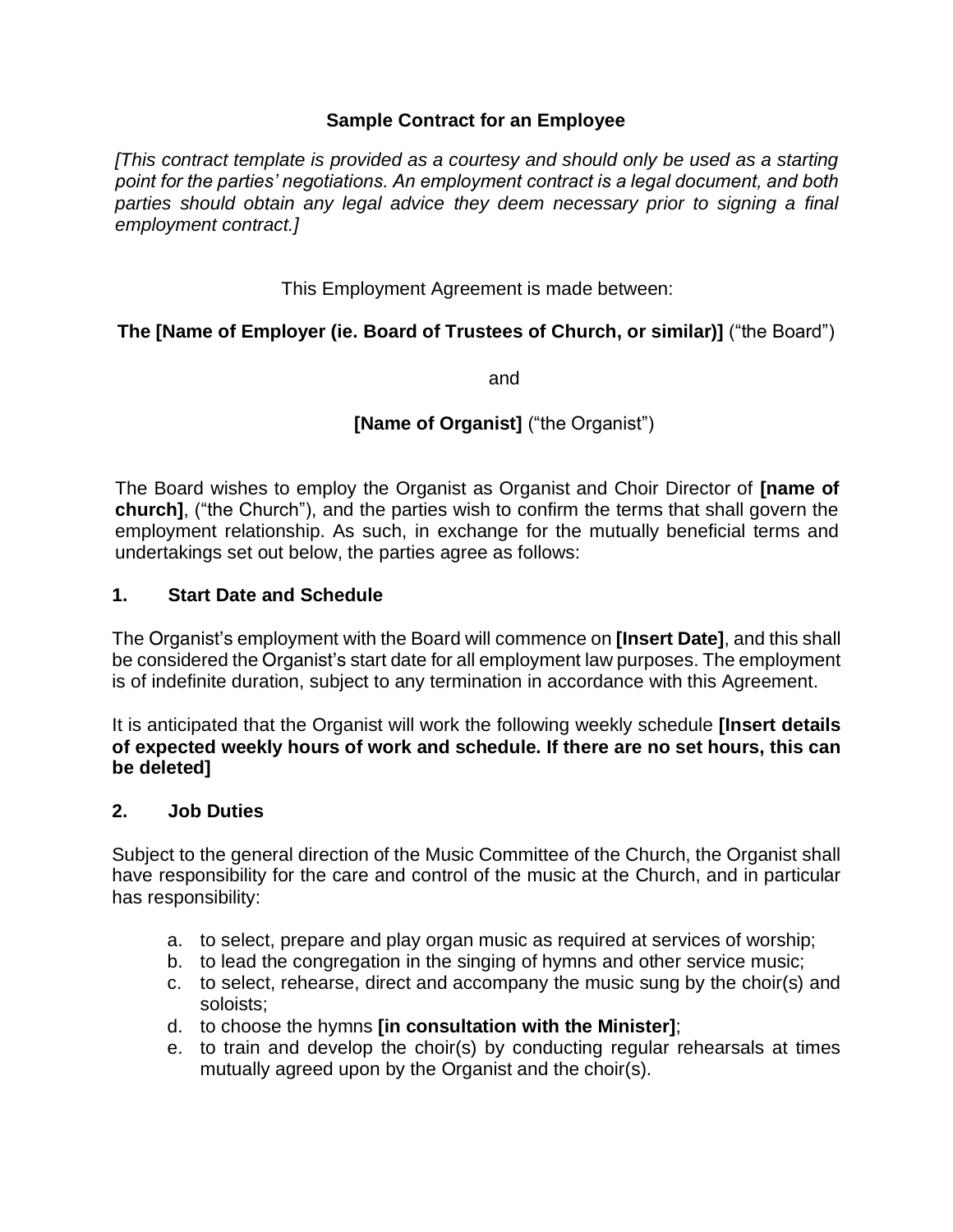The Organist shall also oversee the care of the church organ(s) and piano(s) and make recommendations to the appropriate authorities regarding maintenance and repair.

The Board shall provide the Organist with access to reasonable secretarial assistance (without charge to the Organist) to support the Organist in fullfiling the above duties.

In carrying out the duties and responsibilities of this position, the Organist agrees to comply with all applicable Church and/or Board policies, procedures, rules and regulations, both written and oral, as are implemented from time to time. The Board agrees to advise the Organist of all such policies, procedures, rules and regulations and to provide copies of any them that exist in writing.

### 3. Compensation, Vacation and Other Entitlements

The Organist will be paid a salary of [Insert amount] per annum, less applicable taxes and statutory withholdings, payable in accordance with the Board's regular employee pay schedule.

In addition to the above salary (and without any reduction or set-off against that salary), the Organist will be entitled to earn per diem fees for providing music at weddings and funerals in the Church as set out in section 4 below. The Organist is also permitted to earn additional fees for providing private instruction to students on the Church premises as set out in section 5 below.

The Organist will be entitled to [insert number] weeks of paid vacation per year. The timing of the vacation must be agreed in advance by the Organist and the Board, having regard to the operational requirements of the Church. All vacation must be taken in the year it accrues and may not be carried forward from one year to the next (unless approved in writing by Board, or as otherwise required under the applicable employment standards legislation). The Board shall be responsible for arranging and compensating a replacement organist for services during the Organist's vacation.

[If the Organist will be entitled to any group health benefits, or other employment perks, they should be specified here]

The Organist shall be entitled to reimbursement of expenses to a maximum of **[insert amount]** in each calendar year for attendance at an approved church music conference, course or workshop and shall be entitled to one week of paid absence for attendance at such an event. Requests for reimbursement and paid leave are subject to the Board's prior approval and must be submitted by the Organist at least **[how long?]** in advance of the event.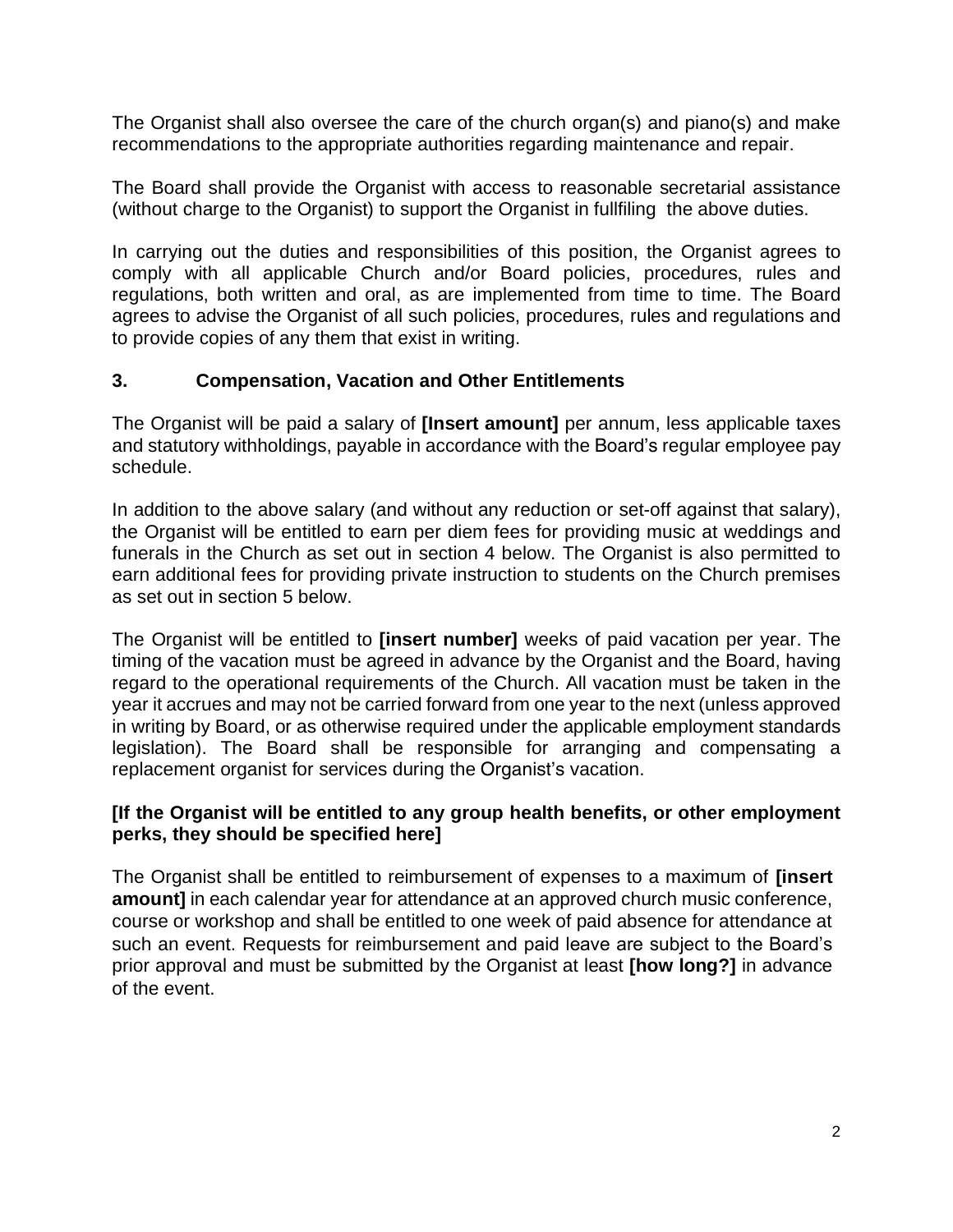## **4. Weddings and Funerals**

The organist shall provide music, if required, for all weddings and funerals in the Church and is entitled to be paid a minimum fee (in addition to the salary set out above) for such events as set out below. The Organist shall be entitled to their fee regardless of whether an outside musician is brought in for the event.

The minimum fee for weddings shall be **[insert amount]**. An additional fee of **[insert amount]** shall be paid if attendance of the Organist is required at the rehearsal. The Church shall be responsible for collecting the fee from the family or wedding coordinator and remitting it to the Organist.

The minimum fee for funerals shall be **[insert amount]**. The Church shall be responsible for collecting the fee from the funeral director and remitting it to the Organist.

The minimum fees for weddings and funerals shall be reviewed annually by the Organist and the Board. In no case shall the minimum fees for weddings or funerals be changed except with the consent of both parties.

# **5. Private Instruction**

The Organist may give private instruction in piano, organ, voice and music theory on the Church premises, provided that such instruction shall not interfere with normal church activities or with the Organists' other employment duties. The Organist is responsible for setting and collecting any fees charged to the Organist's private students. The Organist may permit his or her students to use the organ for practice as he or she sees fit, provided that such practice shall not interfere with normal church activities. The use of the facilities shall be scheduled in advance through the Church office. No person may use the organ without the consent of the Organist.

# **6. Confidentiality**

During the Organist's employment, he or she may be exposed to confidential information. The term "confidential information" includes all non-public information regarding the Board, its members, employees and volunteers, the Church and its congregants, and any non-public documentation and information regarding the Board and/or the Church's operations and activities. The Organist agrees to maintain the confidentiality of the confidential information, not to use, disclose, produce or retain copies of any confidential information other than as necessary to fulfil his or her duties during employment, and to treat the integrity and security of the Board and/or the Church's files and computer networks with all due diligence. This confidentiality requirement is enforceable during and after the Organist's employment (regardless of the reason for the cessation of employment).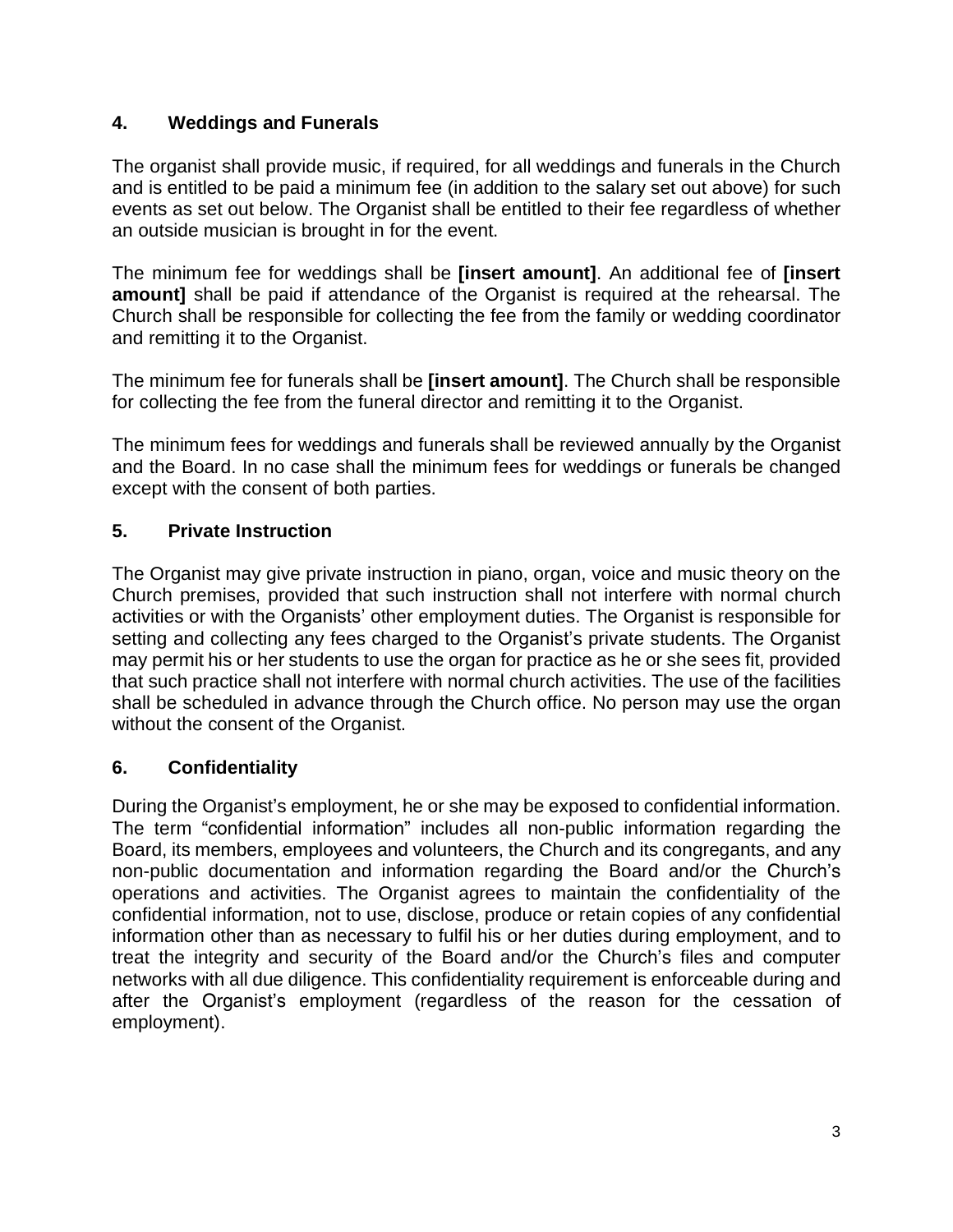# **7. Termination of This Agreement**

It is understood and agreed that this Agreement may be terminated as follows:

- (1) Resignation by the Employee: The Organist may resign his or her employment upon giving four weeks' notice. The Organist will be entitled to payment of any accrued and unpaid salary and fees earned up to and including the date of resignation, and any other payments required by the applicable employment standards legislation, but shall not be entitled to any additional termination or severance pay.
- (2) **Termination by Employer:** The Board may at any time terminate the Organist's employment, without notice or pay in lieu of notice or severance, for wilful misconduct that amounts to legal cause under the applicable employment standards legislation.

In the absence of legal cause, the Board may terminate the Organist's employment without cause at any time by providing the Organist with written notice (or payment in lieu therof) equivalent to one month if the termination occurs within the Organist's first year of service, plus one additional month's notice for each completed year of service thereafter, up to a maximum of 10 months' notice.

It is agreed and understood that this will constitute reasonable notice. The Organist agrees that the notice and/or payments and entitlements as set out in this clause are in full and final settlement of all amounts owing to the Organist upon termination, and that he or she will have no other claims for termination pay, pay in lieu of notice or other termination payments of any kind, whether at common law or otherwise.

For further clarity, it is the intent of this provision to comply with the applicable employment standards legislation. In the event that the applicable legislation requires the Board to provide any greater payment, entitlement or benefit upon termination, then this Agreement is automatically amended so as to comply with the minimum requirements of the applicable employment standards legislation.

## **8. Church Property**

During the course of the Organist's employment, the Board may grant the Organist use of Church property, including the Church organ, piano, administrative facilities, computers, email servers and networks. All such items remain the property of the Board and/or the Church and must be returned upon request or termination of employment.

The Organist further acknowledges that all Church computers, laptops, phones or other electronic devices, email servers, computer system and network are Church property, and are to be used only for legitimate and appropriate business purposes.